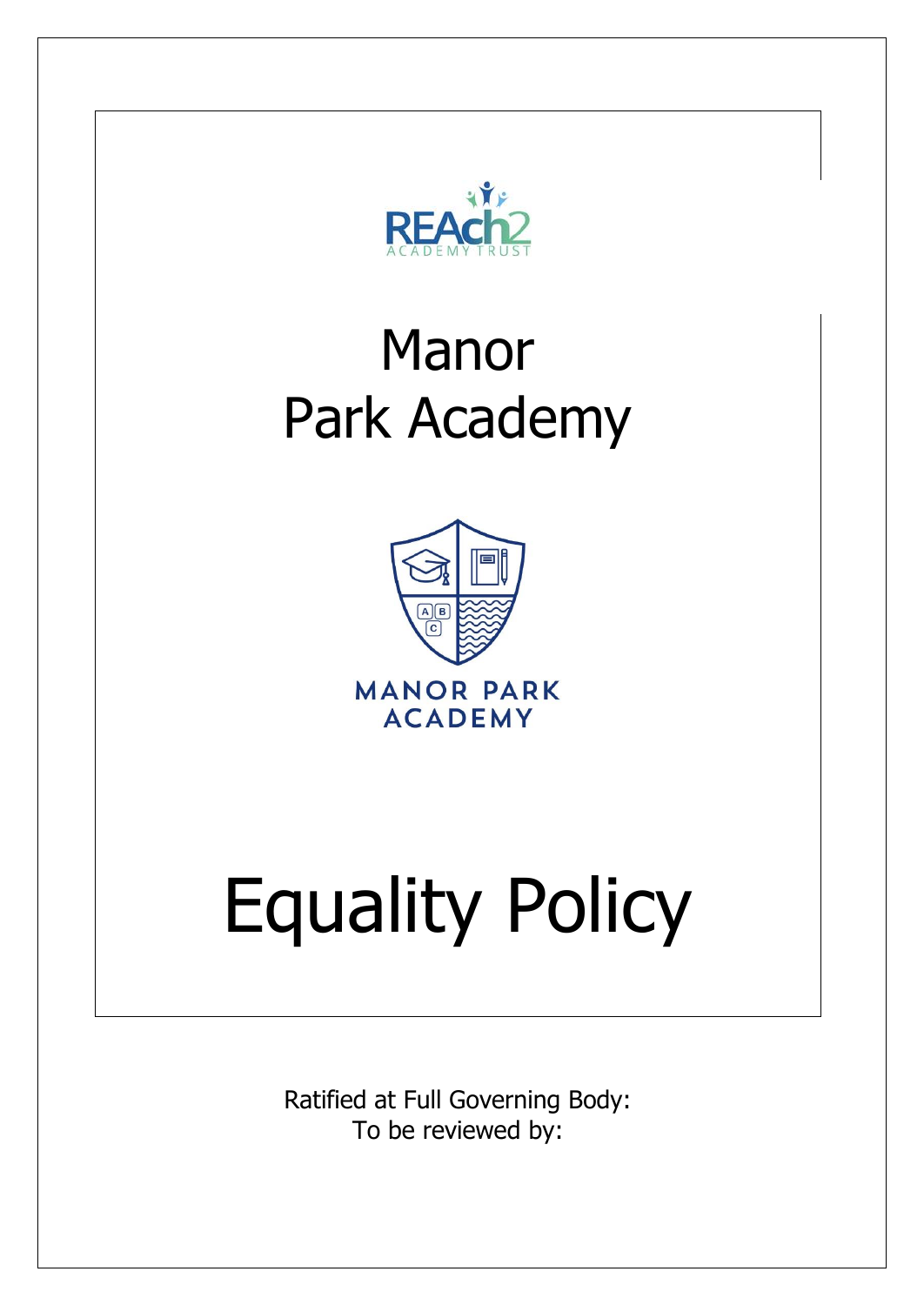

# **The Equality Act 2010 and Changes for Schools**

On 1st October the Equality Act 2010 came into force, consolidating, harmonising and streamlining nine previous Acts and nearly 100 sets of regulations enacted over 40 years. The three existing general and specific equality duties on schools (race, disability and gender) to eliminate discrimination and advance equality of opportunity have been combined.

For the most part, the effect of the new law is the same as it has been in the past – meaning that schools cannot unlawfully discriminate against pupils because of their sex, race, disability, religion or belief and sexual orientation. Protection is now extended to pupils who are pregnant or undergoing gender reassignment. It is now unlawful to discriminate against a transgender pupil.

It is unlawful for a school to discriminate against a pupil or prospective pupil by treating them less favourably because of their:

- sex,
- race.
- disability,
- religion or belief,
- sexual orientation,
- gender reassignment,
- pregnancy or maternity

# **How does the Equality Act (EA) change Manor Park current legal obligations?**

The Equality Act 2010 introduced a single Public Sector Equality Duty (PSED) on public bodies including maintained schools and Academies. This combined **Equality Duty** came into effect in April 2011. It has three main elements. In carrying out their functions, public bodies are required to **have due regard to the need to:**

- 1. **Eliminate unlawful discrimination, harassment and victimisation** and other conduct prohibited by the Act.
- 2. . **Advance equality of opportunity** between people who share a protected characteristic and those who do not.
- 3. **Foster good relations** between people who share a *protected characteristic* and those who do not.

## **Positive action**

New Positive Action provisions will allow schools to target measures that are designed to alleviate disadvantages experienced by, or to meet the particular needs of, pupils with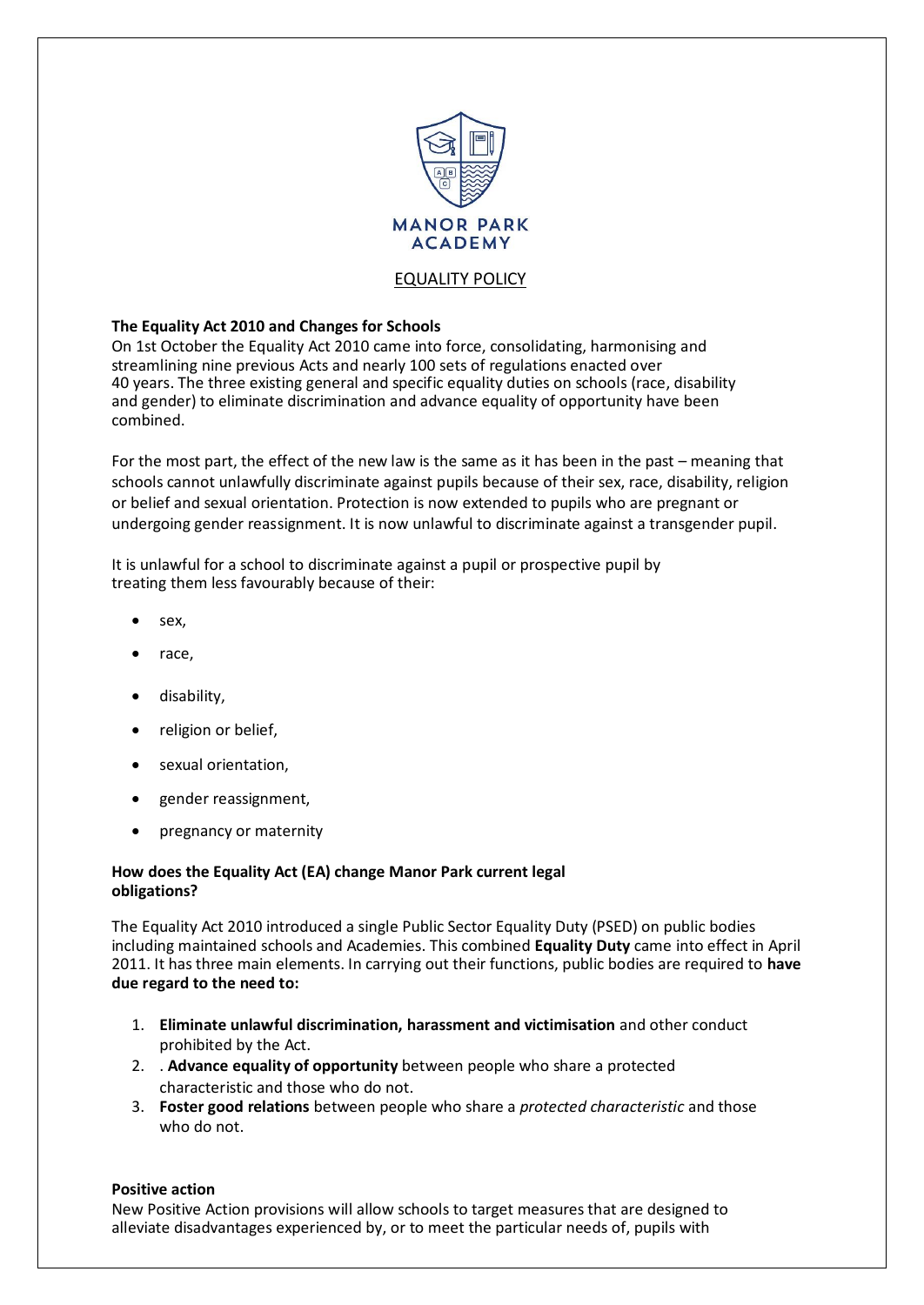particular protected characteristics. Such measures will need to be a proportionate way of achieving the relevant aim. Previously a school providing – for example - special catch-up classes for Roma children or a project to engage specifically with alienated Asian boys might have been discriminating unlawfully by excluding children who didn't belong to these groups.

## **Changes to the definition of 'disability' and 'discrimination'**

1. The EA *changes the definition of disability*. The definition is almost the same as that under the Disability Discrimination Act 1995, with two main exceptions:

- There is now no longer a requirement that a mental impairment must be a clinically wellrecognised illness.
- There is no longer an exhaustive list of what constitutes day-to-day activities.

The consequence of the relaxation of the 'definition of disability' is that more pupils are now legally disabled. It follows that more SEN children will now also be classed as disabled to a greater extent than before. As before, as soon as a child is legally disabled and the school either knows or could reasonably have been expected to know that they are disabled, discrimination provisions come into play to protect the pupil.

2. The EA *extends the definition of discrimination*. Prior to the EA there were two types of disability discrimination:

- Treating a disabled pupil or prospective pupil less favourably than another for a reason related to their disability without justification.
- Failing to make reasonable adjustments to avoid placing disabled pupils at a substantial disadvantage compared to non-disabled pupils.

The definition of unlawful discrimination has not altered substantially but there is new terminology used to describe discrimination. There is now:

- *Direct* **discrimination**: when you treat a pupil less favourably than you would treat another pupil because of a protected characteristic. It involves real and hypothetical comparators; it can never be justified.
- *Indirect* **discrimination**: when you apply a provision, criterion or practice in the same way for a group of pupils but which has the effect of putting pupils sharing a protected characteristic at a disadvantage, and you cannot justify the practice as being a 'proportionate means of justifying a legitimate aim.'

**Harassment** has a specific legal definition in the Act - it is "unwanted conduct, related to a relevant protected characteristic, which has the purpose or effect of violating a person's dignity or creating an intimidating, hostile, degrading, humiliating or offensive environment for that person". This covers unpleasant and bullying behaviour, but potentially extends also to actions which, whether intentionally or unintentionally, cause offence to a person because of a protected characteristic. **Victimisation** occurs when a person is treated less favourably than they otherwise would have been because of something they have done ("a protected act") in connection with the Act. A protected act might involve, for example, making an allegation of discrimination or bringing a case under the Act, or supporting another person's complaint by giving evidence or information, but it includes anything that is done under or in connection with the Act. Even if what a person did or said was incorrect or misconceived, for example based on a misunderstanding of the situation or of what the law provides, they are protected against retaliation unless they were acting in bad faith. The reason for this is to ensure that people are not afraid to raise genuine concerns about discrimination because of fear of retaliation. There is still discrimination by association and discrimination by perception, and a **new concept of 'discrimination arising from a disability' which replaces 'disability-related discrimination' under the Disability Discrimination Act 1995.**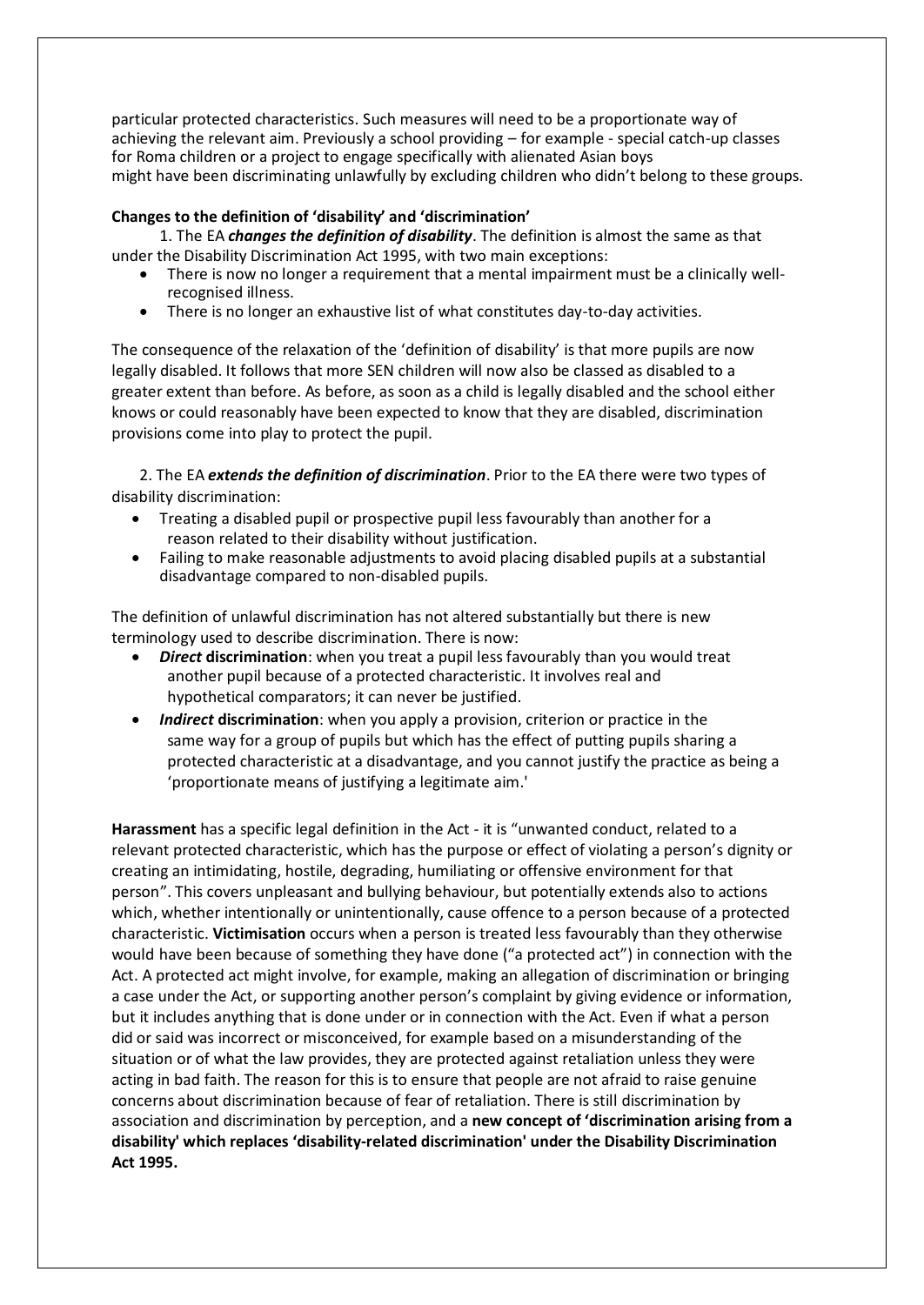3. There are *new positive action provisions*: the EA permits schools to take proportionate action to address disadvantage faced by particular groups of pupils. **Changes from April 2011** Until April 2011 the existing Race Equality Duty, Disability Equality and Gender Equality Duties which involve publishing Equality Schemes will continue to apply.

## **Introduction**

This Equality Policy has been developed by Manor Park Academy to include changes under the Equality Act 2010. It represents the school's commitment to its values of 'humanity, diversity, equality and respect' and to the school's consistent approach to communicating, implementing and monitoring equality and diversity.

# **Why we have developed this Equality Policy**

This Equality Policy for Manor Park Academy brings together all previous policies, schemes and action plans around equality including those that we had previously for Race, Gender and Disability. It includes all the *protected characteristics* covered under the Equality Act 2010 as well as other aspects which have the potential to discriminate against or to devalue any individuals within our community. We are further committed to the development of cohesive communities and prevention of extremism and radicalisation both within our school's physical boundaries and within our local, national and global environments. Our school embraces the aim of working together with others to improve children's educational and wellbeing outcomes, and notes the rights set out in the UN Convention on the Rights of the Child.

# **Aims**

Manor Park is committed to advancing and achieving *equality of opportunity* for all students, parents / carers / associated persons, staff, governors and visitors. We believe that all people are of equal value and are entitled to *equality of opportunity* and that our diversity enriches our community. The purpose of this policy is to set out how our practice and policies have due regard to the need to:

- eliminate discrimination, harassment and victimization,
- advance equality of opportunity,
- foster good relationships between groups.

The objectives of this Equality Policy are to:

- develop an ethos which respects and values all people,
- actively advance equality of opportunity,
- prepare students for life in a diverse society,
- promote good relations amongst people within the School and the wider communities within which we work,
- eliminate all forms of unfair indirect and direct discrimination, bullying, harassment, victimisation or other oppressive behavior,
- deliver equality and diversity through our School policies, procedures and practice,
- make reasonable adjustments and do our utmost, within available resources, to remove barriers which limit or discourage access to School and activities,
- take positive action to provide encouragement and support to individuals and groups whose progress has been limited by protected characteristics, stereotyping and cultural expectations,
- monitor the implementation of equality and diversity within the School,
- set targets for improvement and evaluate the impact of equality and diversity action in achieving our goals.

## **Scope**

This policy encompasses and protects the following *protected characteristics*:

- age
- disability,
- gender reassignment
- pregnancy and maternity,
- race,
- religion or belief,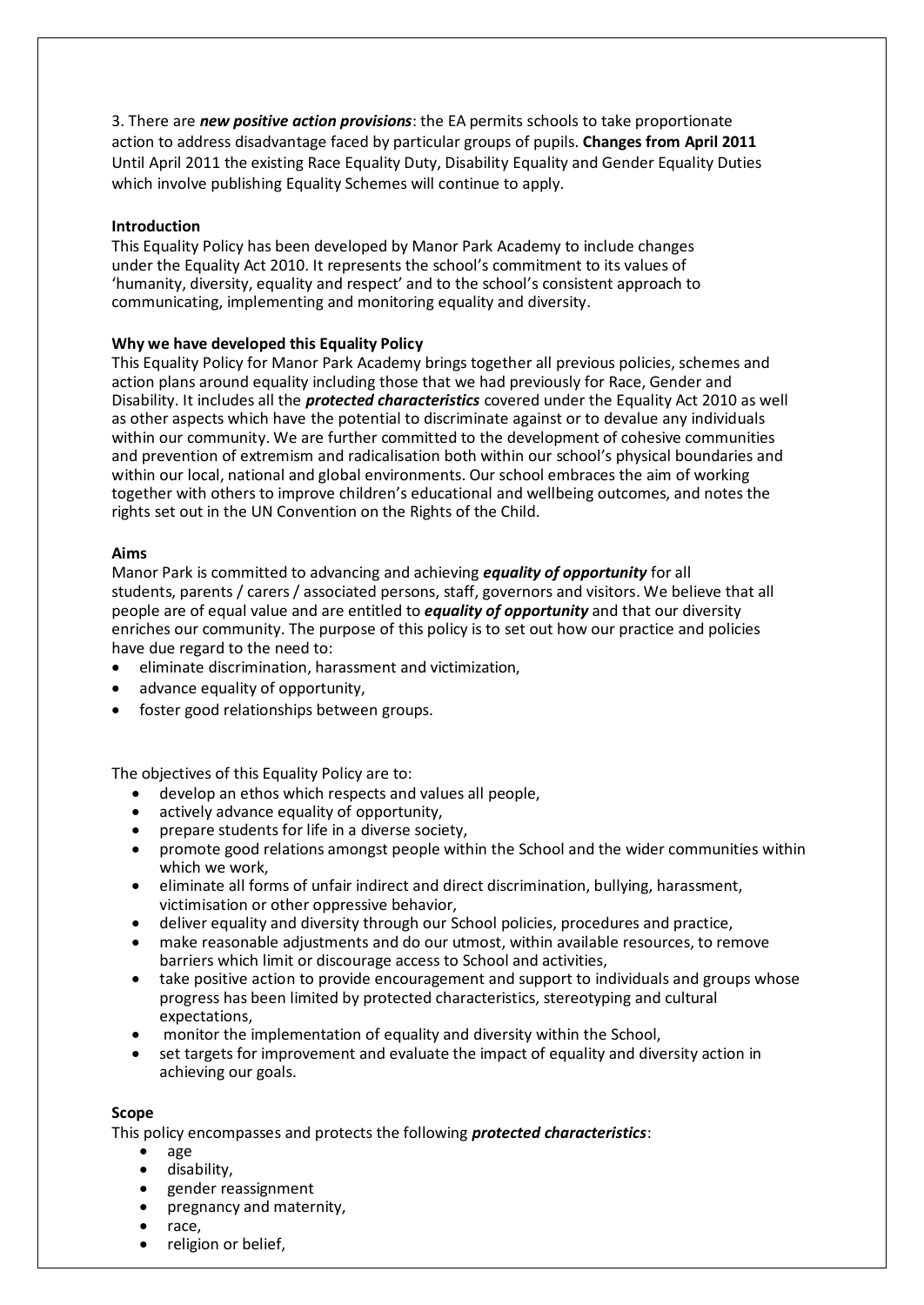- sex,
- sexual orientation,
- marriage and civil partnership.

## **Our approach**

We seek to embed equality of access, opportunity and outcome for all members of our school community, within all aspects of school life.

#### **We actively seek out opportunities to embrace the following key concepts:**

- Shared Humanity. Identifying commonality and shared values, aspirations and needs underpins our approach to equality. We value our fundamental similarities and universality.
- Valuing difference and diversity. We appreciate the richness within our differences and look for ways of celebrating and understanding them better.
- Interdependence, interaction and influence. We recognise that, as they evolve, distinct cultures, beliefs and lifestyles will impact on and inform each other.
- Social cohesion within our school and within our local community.
- Excellence. We aim to inspire and recognise high personal and collective achievement throughout our community, the UK and the wider world. Excellence is to be found everywhere.
- Personal and cultural identity. We will provide opportunities to explore and value the complexity of our personal and cultural identities.
- Fairness and social justice. We will develop our understanding of the inequality that exists in society and explore ways of individually and collectively promoting a more equitable society.

## **Values, principles and standards**

Equality of opportunity is fundamental to good practice in education, in which fairness of opportunity for all is a basic right. This policy is therefore underpinned by the following values, principles and standards:

- equality and social justice
- acknowledging and valuing diversity,
- respect for others,
- compliance with equality legislation,
- elimination of all forms of prejudice and unfair discrimination,
- active challenge to stereotypes, prejudiced attitudes and unfair discriminatory behavior,
- commitment to inclusive education which enables and supports all students to develop their full potential,
- commitment to the positive development of all staff and governors,
- accountability for compliance with this policy by all members of the school and others engaged in school business or activities.

## **Our duties**

We recognise and accept our equality duties as set out in the Equality Act 2010

#### **We will ensure we identify as many opportunities for promoting our school ethos as possible. These opportunities are likely to include all or some of the following:-**

- The engagement, participation and involvement of a broad and diverse range of children, young people, their parents and partner agencies,
- Preparation for entry to the school,
- School policies,
- Breaks and lunchtimes,
- The provision of school meals,
- Interaction with peers,
- Opportunities for assessment and accreditation,
- Exam arrangements,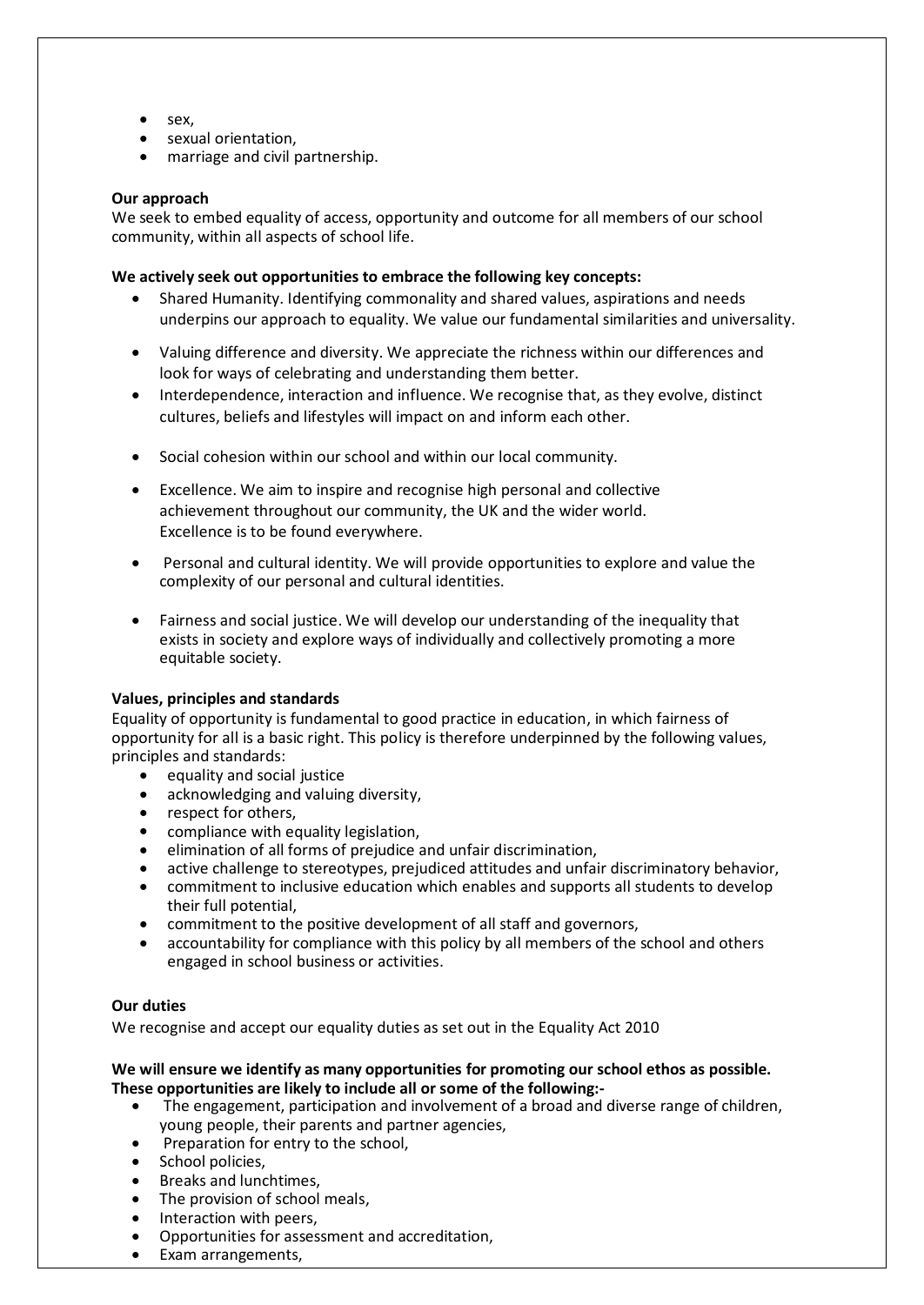- Behaviour management approaches and sanctions,
- Exclusion procedures,
- School clubs, activities and school trips,
- The school's arrangements for working with other agencies,
- Preparation of pupils for the next phase of education,
- Learning and teaching and the planned curriculum,
- Classroom/learning environment organization,
- Timetabling,
- Grouping of pupils,
- Homework,
- Access to school facilities,
- Activities to enrich the curriculum, for example, a visitor to the school,
- School sports,
- Employees' and staff welfare.

#### **Communication of the Equality Policy**

We will take active steps to communicate this Equality Policy to all pupils, parents/carers/associated persons, staff, governors, partners, stakeholders, contractors and visitors to the School.

#### **Responsibilities and accountabilities**

The Governors are responsible for making sure the School follows all of its Equality Policy aims, and meets its legal responsibilities with respect to equality.

The Head Teacher is responsible for giving a consistent and high-profile lead on equality and diversity, advancing equality and diversity inside and outside the School, ensuring policies and procedures are in place to comply with all equality legislation ensuring that the School implements its Equality Policy and codes of practice.

School managers (for example senior/subject leaders) are responsible for putting the School's Equality Policy and codes into practice, making sure that all staff know their responsibilities for enforcing the Equality Policy and receive the support and training necessary to carry them out, Following the relevant procedures and taking action in cases of unfair discrimination, harassment, bullying or victimisation

All staff (teaching and non-teaching) are responsible for promoting equality and diversity, and avoiding unfair discrimination harassment, bullying or victimization, actively responding to any incidents of unfair discrimination harassment, bullying or victimisation, related to protected characteristics perpetrated by pupils, other staff or visitors, keeping up-to-date with the equality law and participate in equal opportunities and diversity training.

Pupils/CC parents/carers are responsible for respecting others in their language and actions, obeying all of the School's Equality Policy and codes.

The specific duties regulations require schools:

(a) to publish information to demonstrate how they are complying with the Public Sector Equality Duty,

(b) to prepare and publish equality objectives.

#### **Manor Park Academy Equality Objectives**

Equality objectives may arise from analysis schools have carried out on their published data or other information, where they have identified an area where there is potential for improvement on equalities, or they may – for example - be set in anticipation of a change in local circumstances. Our current objectives include: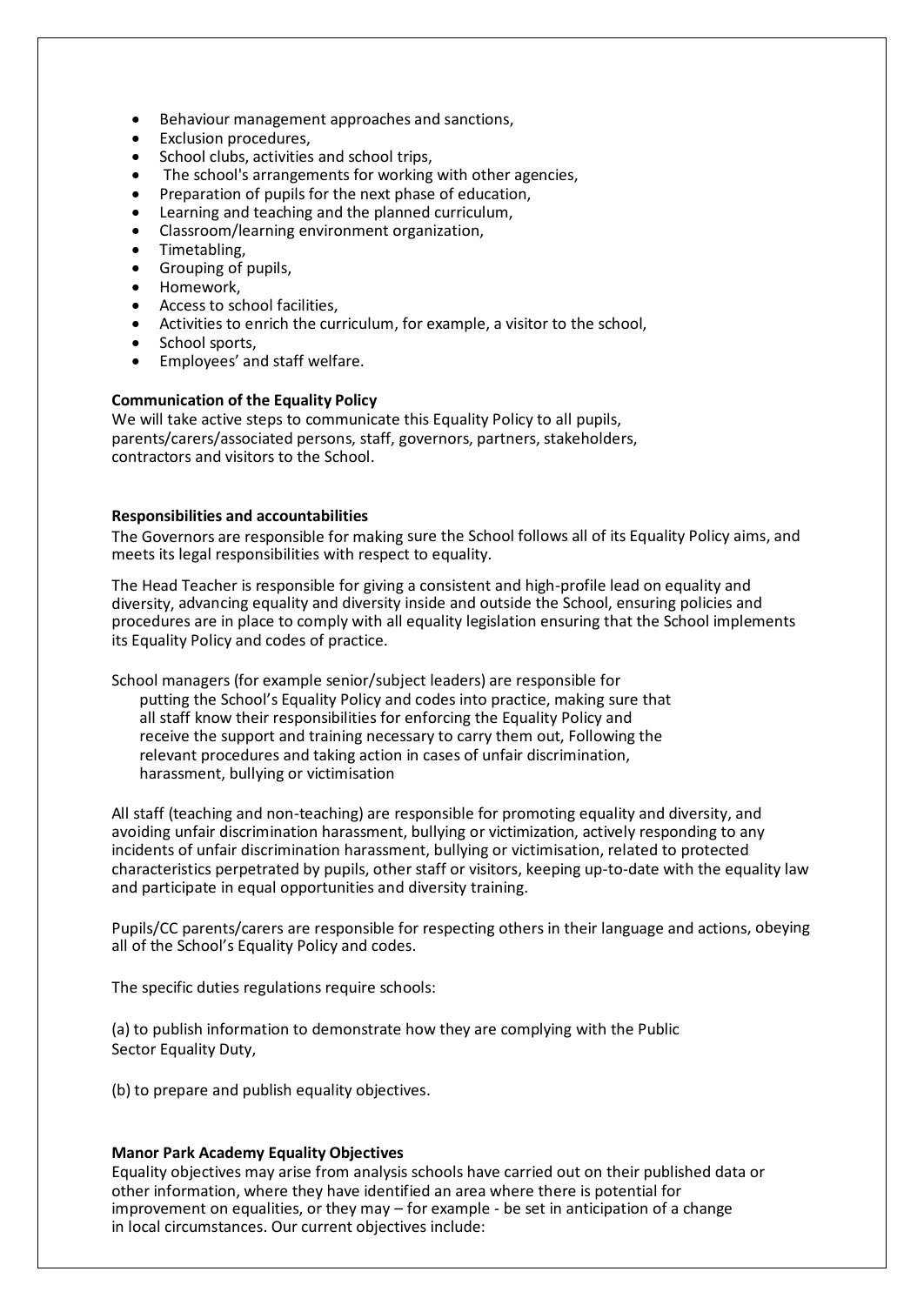• To enhance sporting opportunities for both genders and for girls, to increase participation

- To promote mental health and wellbeing in children with protected characteristics.
- To narrow the gap in attendance for pupils with protected characteristics as defined by the Equality Act, by fostering good relationships with parents and carers and seeking to understand the barriers to good attendance.
- To increase the extent to which all pupils, including in particular those with protected characteristics as defined by the Equality Act, feel valued and confident, and in consequence more likely to achieve their potential.
- To narrow the gap between vulnerable groups of pupils and other pupils in access to homework support, and in this way to reduce or remove inequalities in attainment throughout the school, particularly inequalities relating to the protected characteristics listed in the Equality Act.
- To ensure that the staff and Academy Committee are aware of current legislation surrounding Equality, Diversity and Disability and their responsibilities.

## **Equality Policy: Our Staff**

We comply fully with legislation which protects our staff (including teachers, teaching assistants, supervisors and student teachers) from discrimination based on the *protected characteristics*.

With regard to disability, we make such reasonable adjustments as are necessary to prevent a disabled person being at a substantial disadvantage in comparison with people who are not disabled. This includes discrimination in relation to recruitment, terms and conditions, promotions, transfers, dismissals, training and employment practices (such as dress codes) and disciplinary procedures.

We make efforts to ensure that the diversity of our workforce reflects that of our local community and wider society. In accordance with the Equality Act 2010 we do not enquire about the health of an applicant until a job offer has been made or require

job applicants to complete a generic 'all encompassing' health questionnaire as part of the application procedure.

We will ensure the safety and well-being of our staff and take seriously and act on incidents of harassment and discrimination recognising that our staff may be either victims or perpetrators. We interpret our duties positively; take the necessary actions to remove barriers to inclusion and work hard to ensure a safe, positive and inclusive environment.

## **Responding to hate or prejudice-based incidents and bullying**

We recognise that hate incidents or prejudice –based bullying behaviour is driven by negative assumptions, stereotypes or misinformation. These are then directed against an individual or a group, based on difference (real or perceived), and linked to, for example, racism, homophobia, negative views of disabled people or sexism. We will take action to prevent, challenge and eliminate any such behaviour.

We recognise that we as individuals and society often struggle with difference of any kind (perceived or actual), which can result in seizing upon the most visible sign of difference e.g. skin colour or disability.

Through our school ethos and curriculum, we want our pupils to understand better the diversity that exists in society. We want to provide opportunities for them to explore the subtleties and complexities in order to prevent and respond to incidents and situations. We will address the experience, understanding and needs of the victim, the perpetrator, bystanders and the wider school community through our actions and responses. We will record all hate incidents and prejudice based bullying. We will use this information to identify trends and patterns, so that we have approaches in place to provide appropriate responses in terms of support for victims and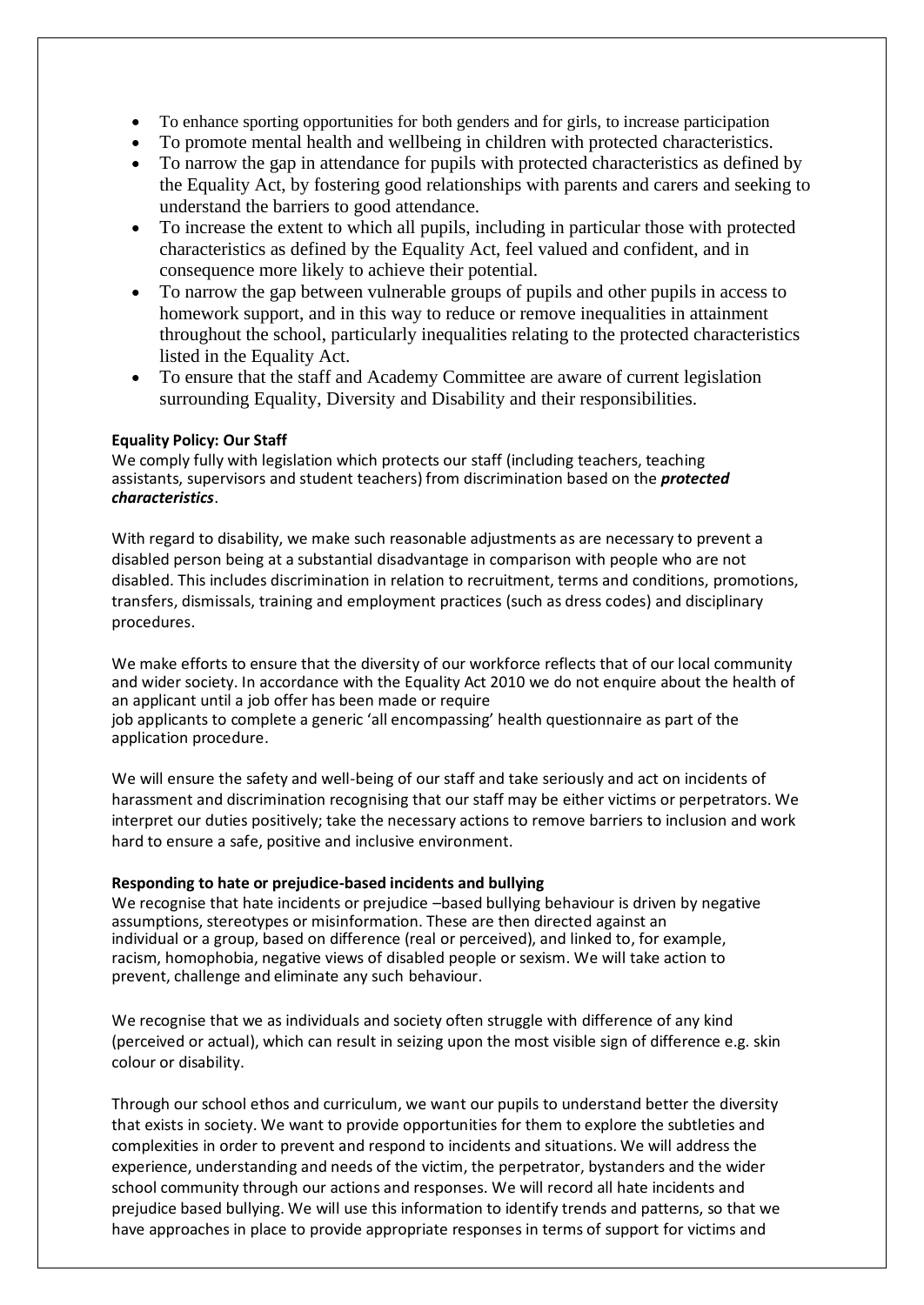their families, sanctions and support for perpetrators and their families and education for our children, young people and communities.

#### **Implementation, monitoring and reviewing**

Implementation, monitoring and review are the responsibility of our Senior Leadership Team and our governors who have agreed and published this policy which sets out our priorities and objectives. We will report annually on the policy and analyse whether our policy and related objectives have furthered the aims of the general equality duty and in particular educational outcomes for all within our school community with reference to the protected groups.

In addition to the above, children will be protected from exposure to extremist ideology by experiencing a range of educational opportunities which challenge stereotypical thinking and behaviour. Our school assemblies, SMSC provision and PSHE will enable a healthy view of others and explore coercive and intimidating behaviour and how to deal with it.

Children's own views are challenged – they are educated to think and behave in ways in which are conducive to a harmonious school community and society.

We will do this by exploring a range of situations utilising drama/role-play skills by specialist provision and adults from different life experiences to share common values. We will utilise our resources on human values to best effect.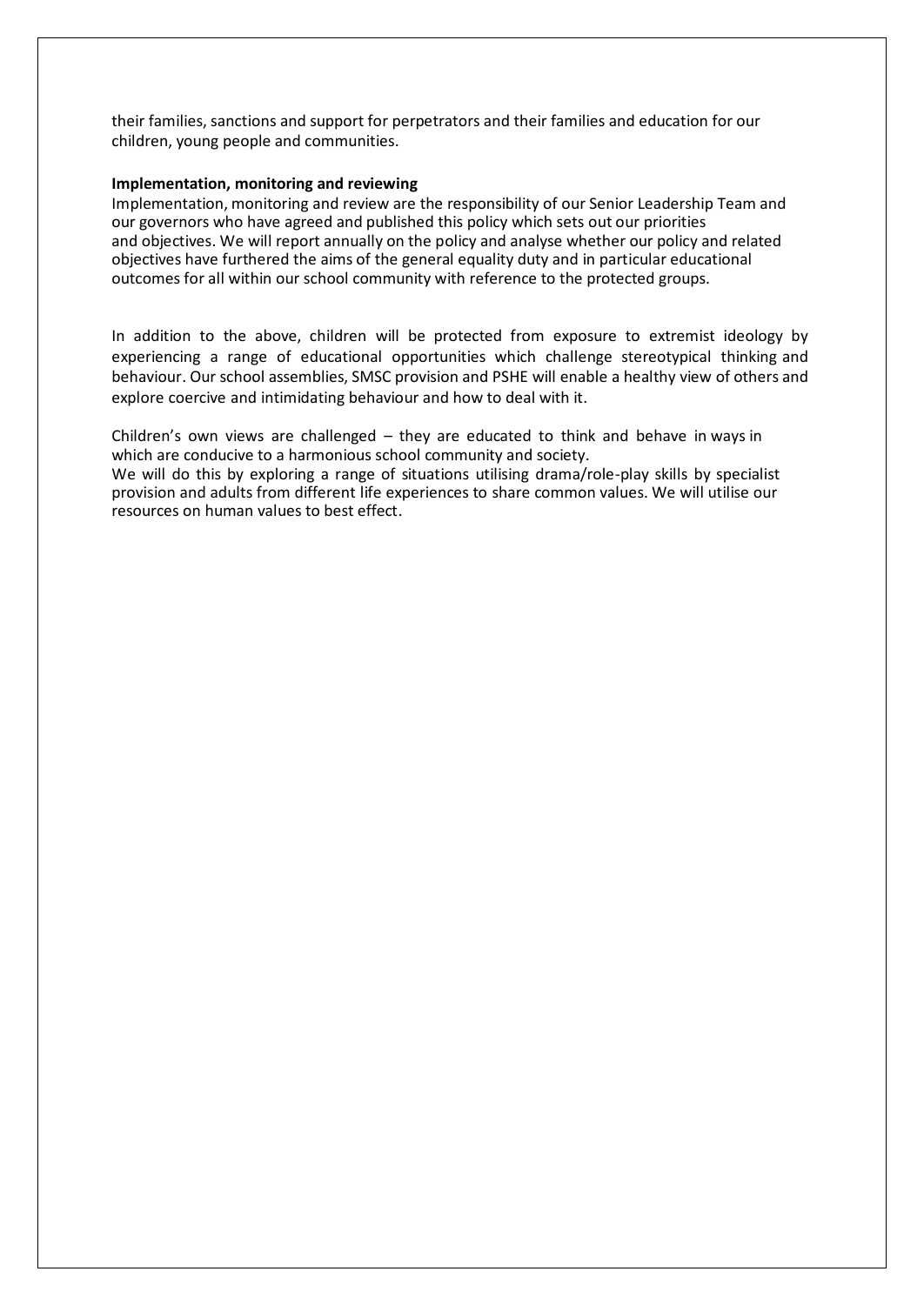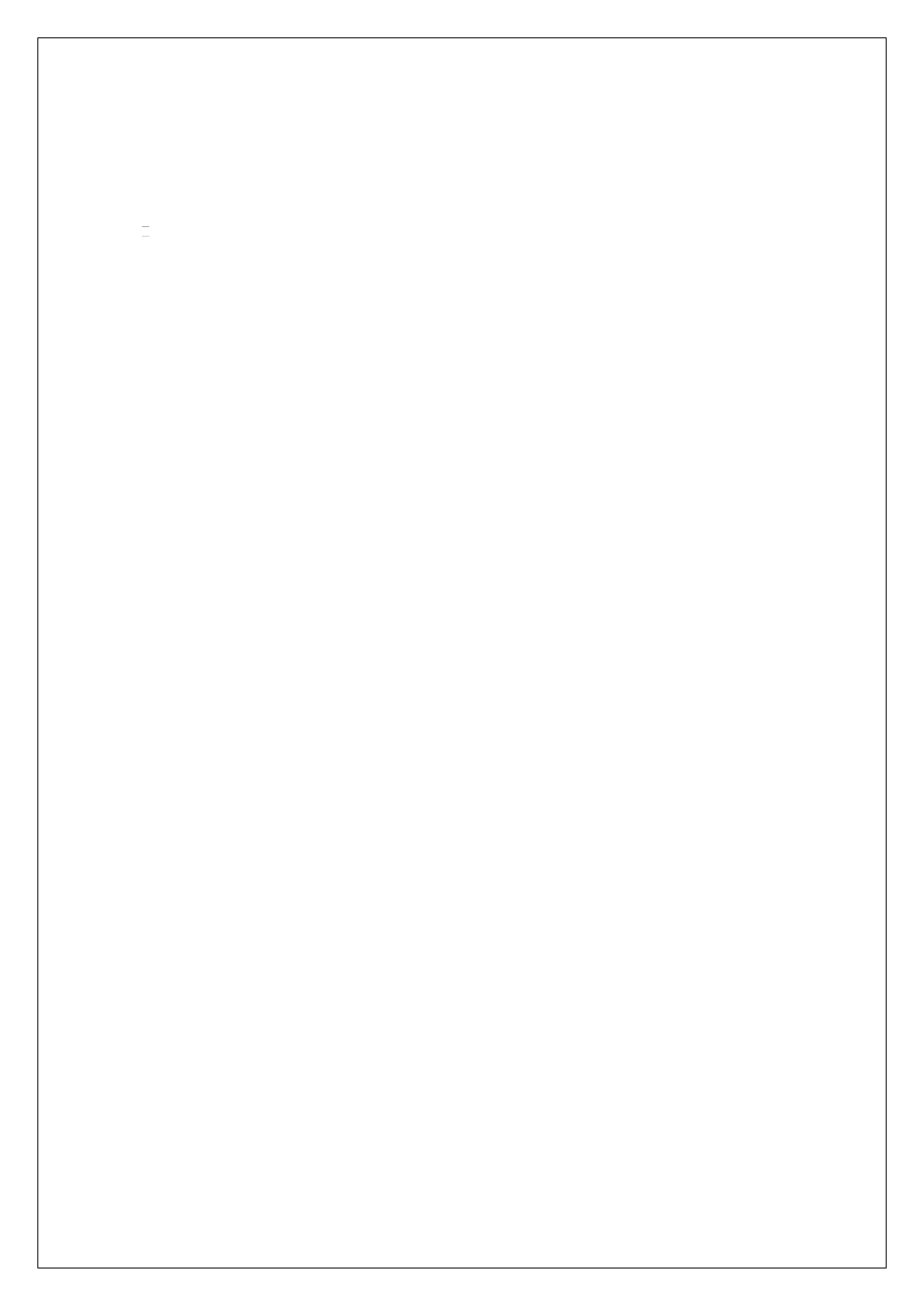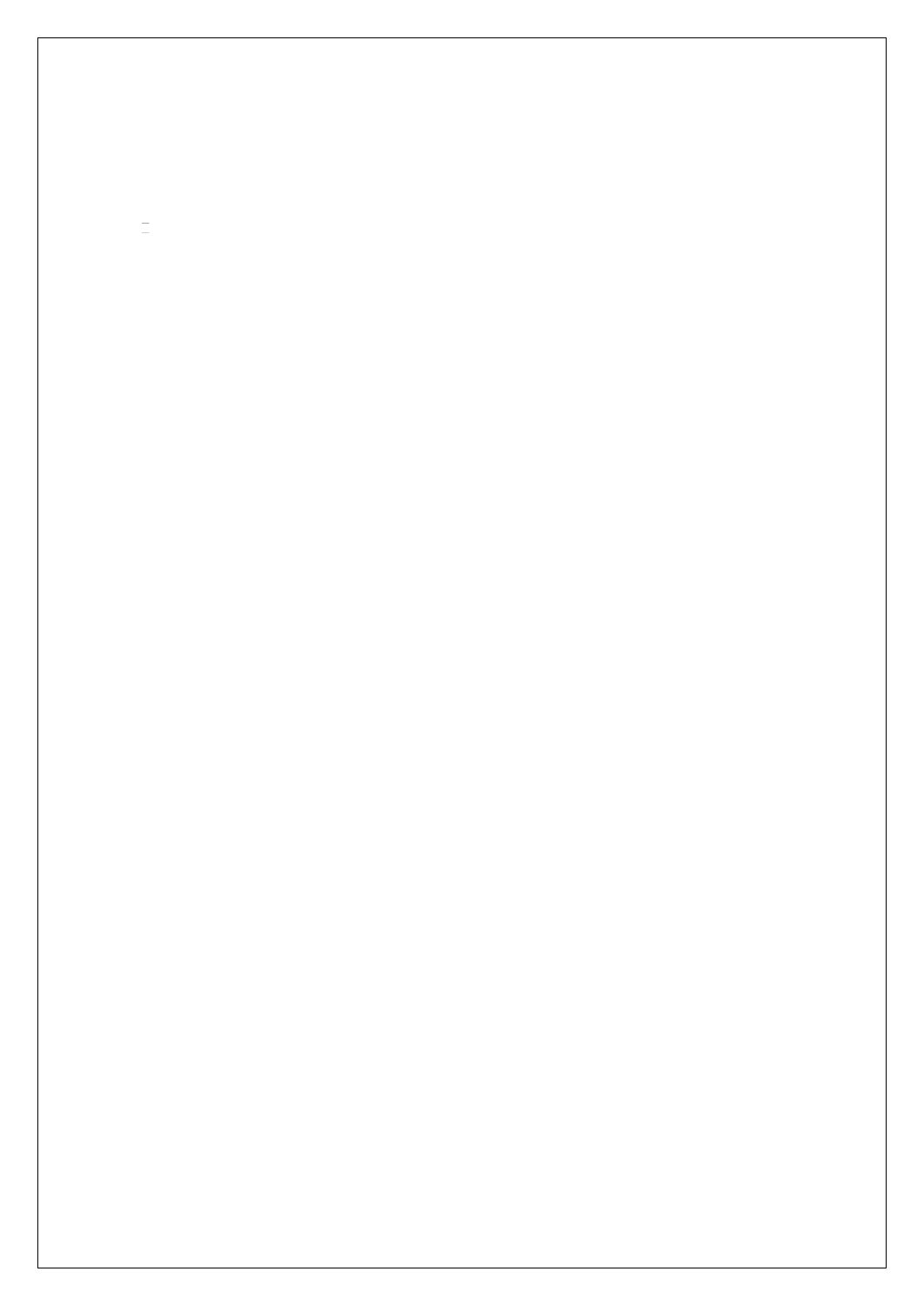